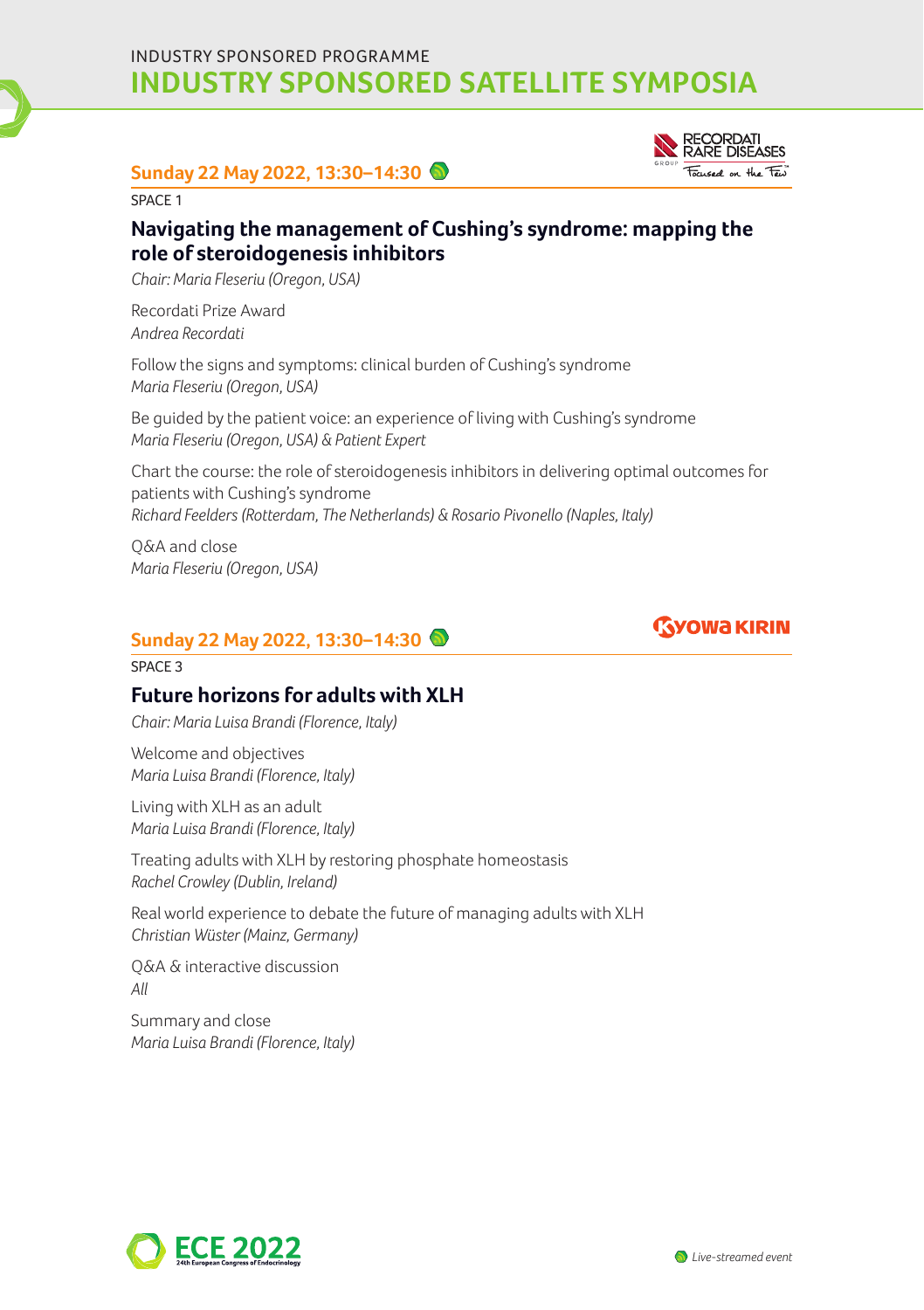INDUSTRY SPONSORED PROGRAMME **INDUSTRY SPONSORED SATELLITE SYMPOSIA**

# **Sunday 22 May 2022, 16:50–17:50**



SPACE 1

### **Why weight? It's time to address challenges in obesity treatment**

*Chair: Uberto Pagotto (Bologna, Italy)*

Welcome and introduction *Uberto Pagotto (Bologna, Italy)* 

Current challenges in obesity management *Uberto Pagotto (Bologna, Italy)* 

Tailoring treatment in obesity – is it possible? *Matthias Blühe (Leipzig, Germany)* 

Will new and emerging obesity treatments make a difference? *Rachel Batterham (London, UK)* 

Discussion *All*